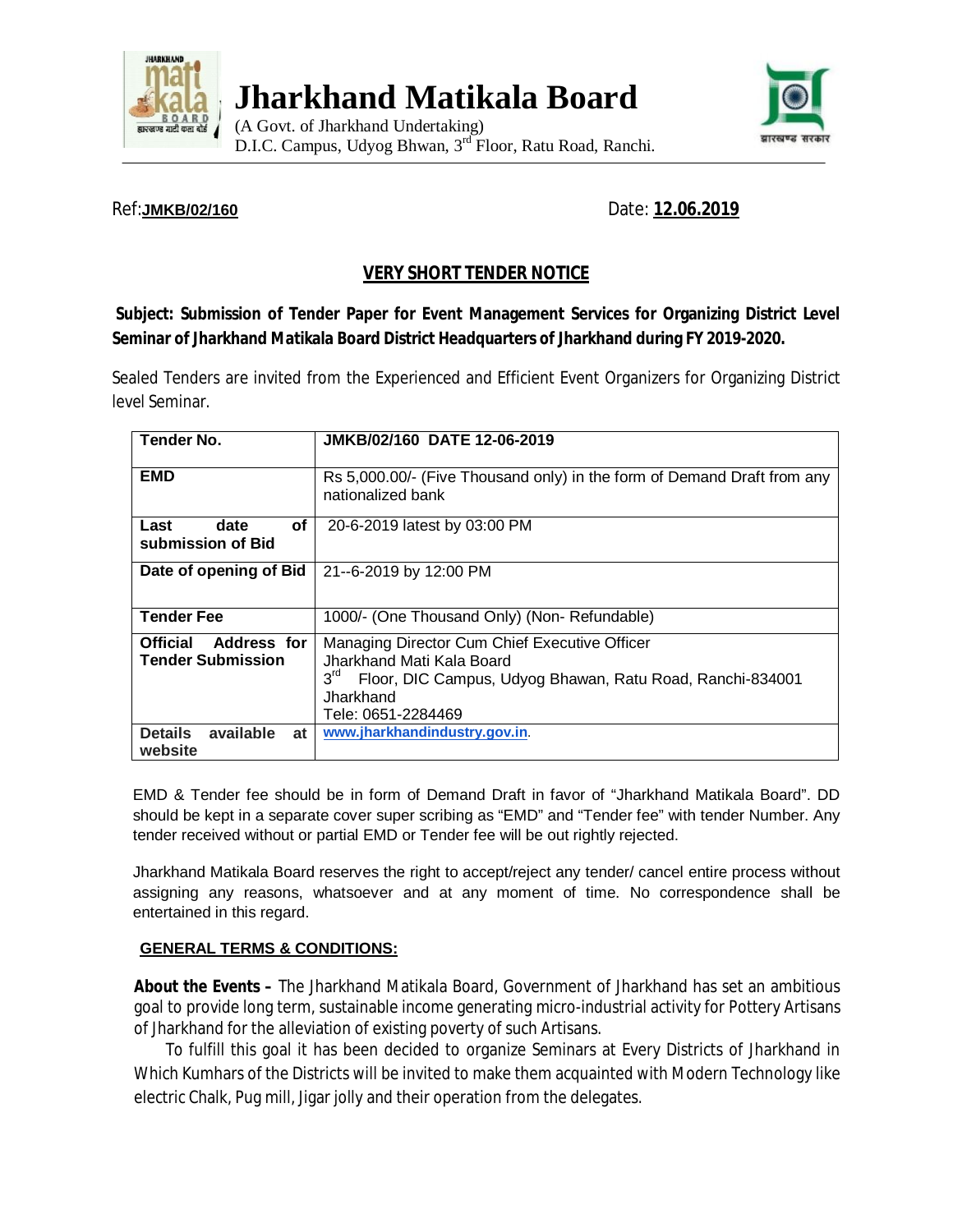**Participants – 1100 (Aprox.) in each Workshop**

- **1. 100 Nos VIP, Guest and Office Staff**
- **2. 1000 Nos. (Aprox.) Kumhars/Potters Artisans**
- **3. Seminar- Power Point Presentation by Delegates**
- **4. Timing – 10:00 AM to 5:00 PM**
- **5. Total No. of Workshop to be organized- 4**
- **6. Place and Date of Workshop**

| SI. No        | <b>Place</b>  | <b>Tentative Date</b> |
|---------------|---------------|-----------------------|
|               | Palamu        | 29-06-2019            |
| $\mathcal{P}$ | Ranchi        | 05-07-2019            |
| 3             | <b>Bokaro</b> | 12-07-2019            |
|               | Godda         | 27-07-2019            |

 **Initially the Work Order will be issued for Event Management of One Workshop. If the performance is found satisfactory and up to the Marks then only Work Order for second work shop will be issued. Similarly case will for third and fourth workshops.** 

#### 7. **Scope of Work:**

- 1. Stage Design and Venue Management Iron Frame Flex Backdrop on Stage, Flower Decoration, Bouquets, Lighting of Lamp, Light and Sound on Stage, Power Point Screens, Laptop, Projector, In venue Standee and banner, 2 nos. Gate at entrance, Reception Counter, arrangement of Broacher, Invitation Card – 100 pcs, Mementos for guest (VIP)- 10 pcs, Felicitation Shawl(Khadi) for Guest – 10 pcs , ID Card/Badges – for Staff and VIPs- 100 Pcs. Etc.
- 2. Ticketing, Local Transport and Hospitality of Guest The event organizer will provide air/Train/Bus tickets, arrange Station/airport pick-up and drop and local transportation in vehicles like Scorpio/Innova for the guest and also arrange hotel rooms and food in the city. (As per requirements)
- 3. Organizing transport and logistics in bus Arrangement of one big bus from each block of the Districts for bringing Kumhar to the Seminar Venue.(As per requirements)
- 4. Media Management To invite all News Paper Journalists from both print and Electronic Media along with arrangements for refreshment for these Journalists and arrangement of press release.
- 5. Refreshment , Breakfast and Lunch:-
- a) VIP Refreshment on stage 100 Packets (Roasted almond- 30 gm, Cashew Nut- 30 gm, dry Sweets- 50 Gram, Tea and Coffee- 100 ml, along with 500 ml ISI marked water bottle shall be supplied by the event organizer and to be served by 2 nos. of professional service boy with proper cutlery and uniform. (Timely clearance to be ensured)(Payment on actual no of Plates basis).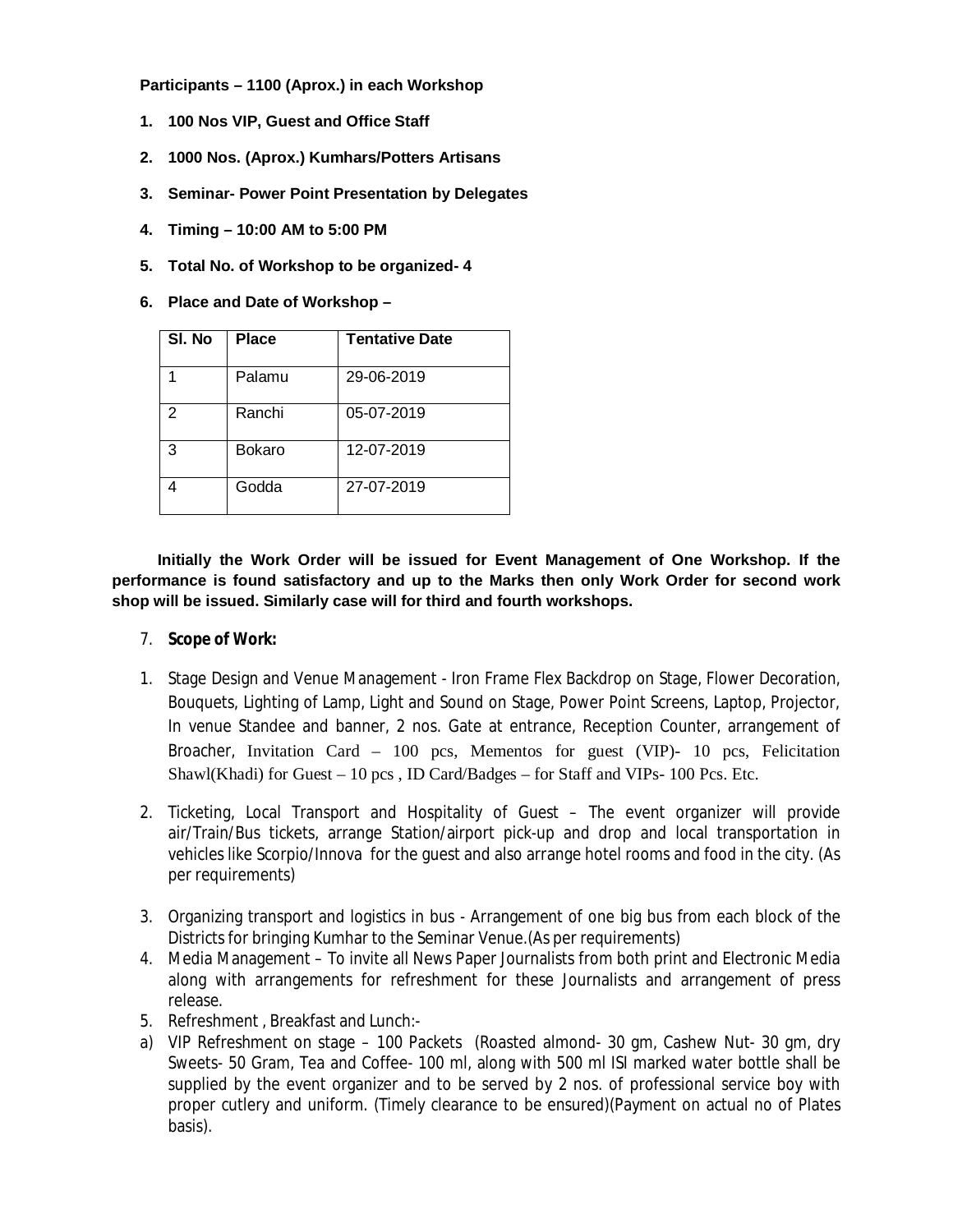- b) VIP Lunch 100 Plats Arrangement of VIP Lunch at Seminar Place (Pulao, Rice, Paneer Masala, Dal Fry, Mix Veg, Salad, Chatni, Papad, Sweets , Achar, and Mineral Water Bottel (500 ml) etc)
- c) Breakfast for audience and participants 1000 Plats Puri, Sabji , jalebi and Tea or Coffee 100 ml will be supplied by the Event Organizer and to be served by 5 Nos of professional service boy with proper cutlery and uniform, Timely clearance to be ensured (Payment on actual no. of plate basis)
- d) Participants Lunch- 1000 Plates (plain Rice, Dal fry, Mix Veg, Salad, Chatni, Papad) drinking water Jar and disposable glass. (Payment on actual no. of plate basis)
- 6. Providing of professional Anchor- 1 Nos. (Male or Female)- The Anchors should be well versed with subject, presentable and eloquent.
- 7. Still Photography The Event Organizer will arrange 50 nos. still photograph of the Event.
- 8. Selection of Venue (Hall) Selection of venue (Hall) will be done by Jharkhand Matikala Board and the rent of the venue/hall will be made by the Board.

# 8. **Eligibility Criteria:**

- i. The Event management Organizer should be a Registered Company/Organization. (Proof of same to be attached).
- ii. The Organizer must be carried out at least three event management work Successfully in any Central Govt. /State Govt. dept./NGOs./Private and public Sector in last 2 years out of which one event should be worth Rs. 20 Lakh or More.( Copy of Work Order to be attached).
- iii. The bidder should have an annual turnover of Rs. 40.00 Lakhs during financial years (2018- 2019). Copy of P&L accounts, balance Sheets duly certified by the Chartered Accountant along with ITRs of financial years 2018-2019 should be submitted.
- iv. GST (attach self –certified copy of the same)
- v. PAN (attach self-certified copy of the same)
- vi. The firm should not be blacklisted or barred by any dept. of govt., PSU, Institutes or Autonomous Bodies etc. (Attach self-declaration on letter head of bidder).

# 9. **Sealing and Submission of Bid:**

## **Part -A Technical Bid:** Should contain

- i. Bid Forwarding letter in prescribed format as per **Annexure-I**.
- ii. Technical Bid in prescribed format as per **Annexure-II** with all relevant/Supporting duly signed documents as mentioned in bid document.
- iii. **EMD** & **Tender Fee**

Seal envelope with superscription **"Technical Bid for Event Management Services for Organizing District Level Seminar of Jharkhand Matikala Board District Headquarters of Jharkhand during FY 2019-2020: Part A".**

**Part -B Financial Bid:** Should contain only Financial Bid. This is to be filled in prescribed format as per **Annexure-III** in seal envelope with superscription **"Financial Bid of Event Management Services for Organizing District Level Seminar of Jharkhand Matikala Board District Headquarters of Jharkhand during FY 2019-2020: Part B".**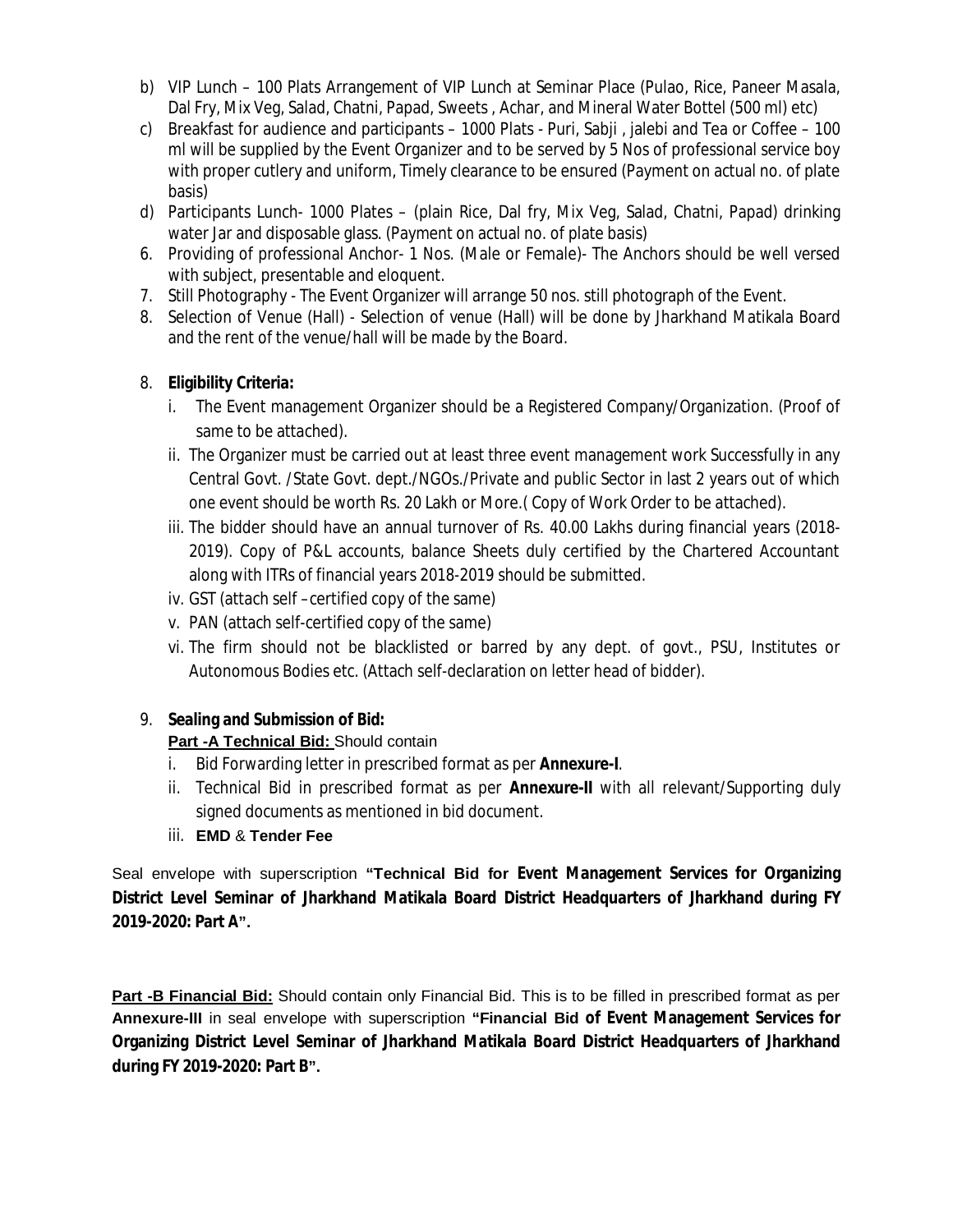Above Part-A and Part-B in separate envelopes should be put in one seal envelope. The envelope should be superscripted as **"Tender for Event Management Services for Organizing District Level Seminar of Jharkhand Matikala Board District Headquarters of Jharkhand during FY 2019-2020"** with Tender Number and Tender Date.

- 10. **After Evaluation of Technical Bid only qualified Bidders called for financial bid and Financial Bid will be opened. They will have to bring original copy of their documents along with their authorized representatives.**
- 11. Selection of Successful Bidder: The bidder who quotes the lowest rate in the financial Bid at **annexure- III** will be declared as the successful Bidder.
- 12. Work order will be issued to successful bidder.

**Termination of contract:** In case of breach of work order by the successful bidder, the performance security shall be forfeited and the bidder shall be blacklisted in addition to the termination of the contract.

- 13. **Dispute Resolution:** In the event of any dispute or differences arising under this agreement, the decision of the Managing Director of Jharkhand Mati Kala Board Board will be final.
- 14. **Applicable Law:** The court of Jurisdiction shall be Ranchi for all such purposes.

sd/- MD-cum-CEO Jharkhand Matikala Board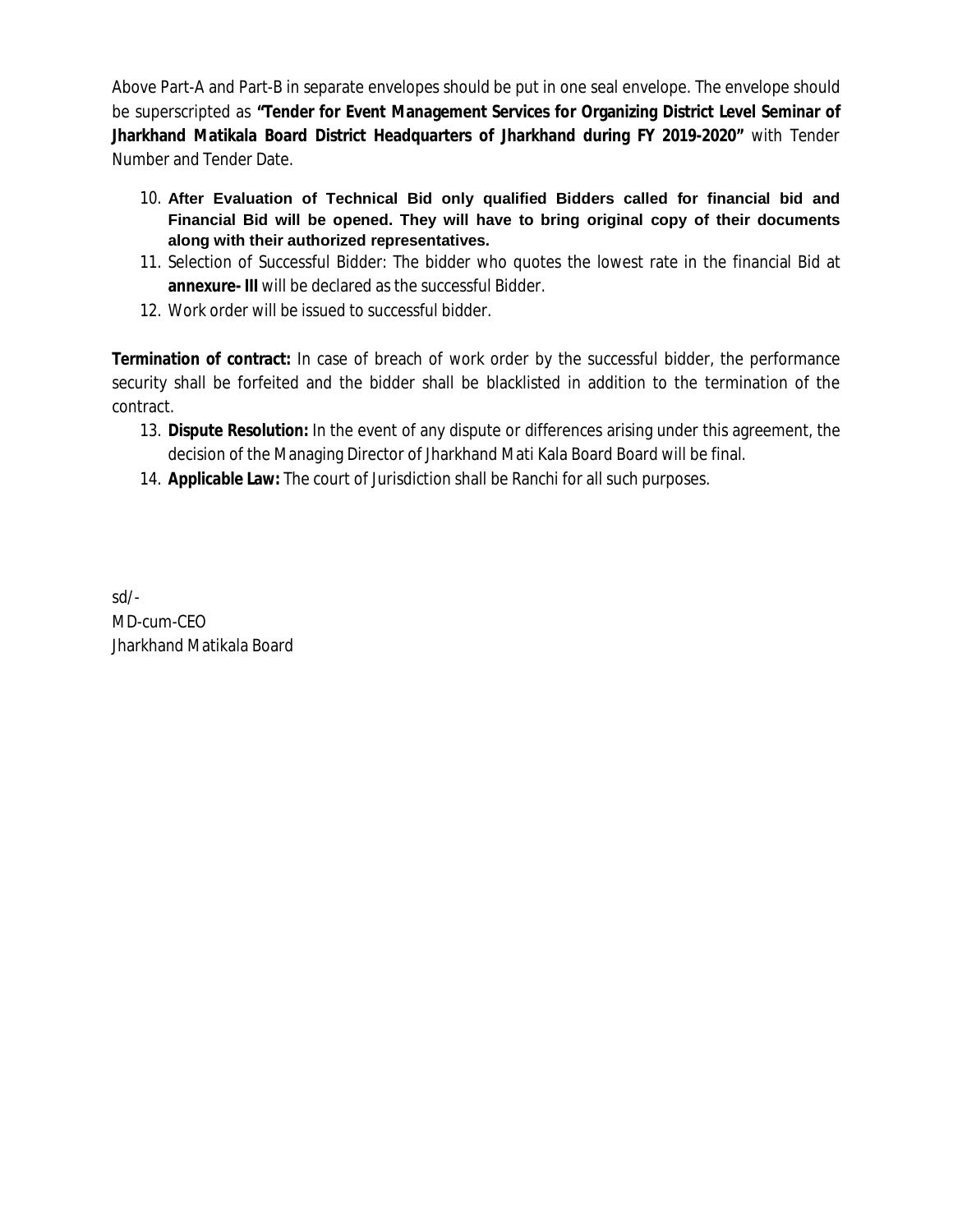### **ANNEXURE-I**

### **BID FORWARDING LETTER**

(ON the Letterhead of the Bidder)

**Tender No:**  From, ………………………………………………………………. ………………………………………………………………. ……………………………………………………………….

To Managing Director Jharkhand Mati Kala Board 3<sup>rd</sup> Floor, Udyog Bhawan, DIC Campus Ratu Road, Ranchi-834001

**Sub: Submission of bid for "Tender of Event Management Services for Organizing District Level Seminar of Jharkhand Matikala Board District Headquarters of Jharkhand during FY 2019-2020".**

Dear Sir,

With reference to the above subjected tender, I/We am/are submitting our bid for the above cited work. I/We hereby confirm and declare that I/We have carefully studied the tender document therein and undertake myself /ourselves abide by the terms and condition laid down in the tender document

The Tender Processing Fee of Rs. 1,000 /-(One thousand only) and EMD of Rs.5,000/- (Rupees Five Thousand Only) in the form Of Demand Draft in the favor of JHARKHAND MATIKALA BOARD RANCHI are enclosed herewith.

Yours faithfully,

(Signature of the Authorized Official of the bidder with seal)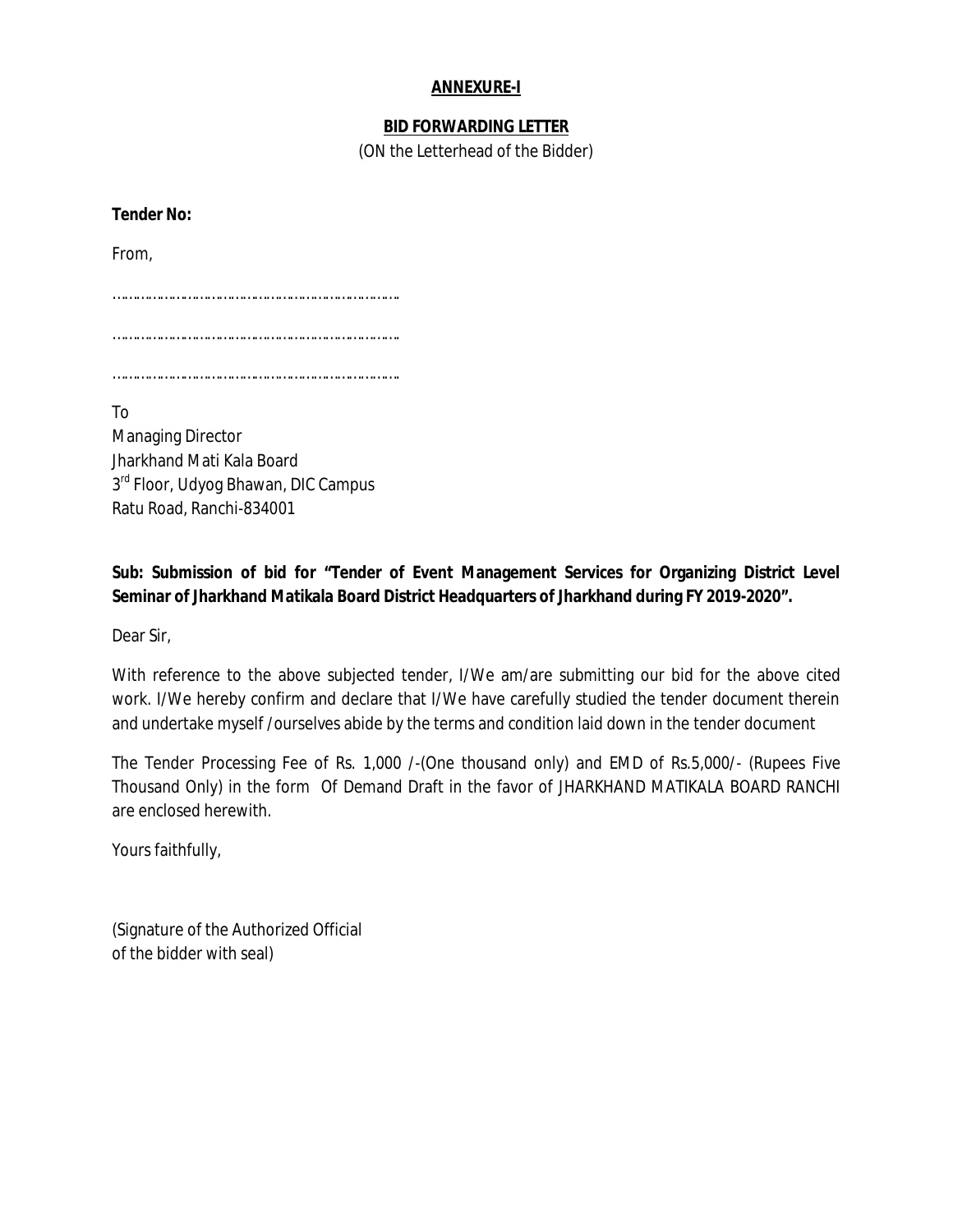# **ANNEXURE-II**

#### **TECHINICAL BID**

(To be submitted in a separate sealed envelope)

**Tender No:…………………………………………………… DT……………………………………**

# **(Self-attested photo copies of all supporting documents must be attached with the technical bid)**

| SI <sub>No.</sub> | <b>Particulars</b>                                           | Compliance<br>(Yes/No) | Page No. |
|-------------------|--------------------------------------------------------------|------------------------|----------|
| 1.                | Name of the Firm:                                            |                        |          |
| $\overline{2}$ .  | Address of Firm:                                             |                        |          |
|                   | Tel/Mob No:                                                  |                        |          |
|                   | Fax No:                                                      |                        |          |
|                   | Email ID:                                                    |                        |          |
| 3.                | Type of Firm: Proprietary/Partnership /Pvt. Ltd. etc.(Attach |                        |          |
|                   | proof in support of this)                                    |                        |          |
| 4.                | Name and Designation of Authorized person with Tel/Mob       |                        |          |
|                   | No., Email ID to deal with Jharkhand Mati Kala Board.        |                        |          |
| 5.                | Tender processing Fee of Rs.1000/- (Non-refundable)and       |                        |          |
|                   | EMD of Rs.5,000/- in the form of DD.                         |                        |          |
| 7 <sub>1</sub>    | The Event Management Organizer must have successfully        |                        |          |
|                   | executed at least 3 Event Management Work in Last 2 Years    |                        |          |
|                   | out of Which one event should be worth Rs. 20 Lakh or        |                        |          |
|                   | More. (Copy of Work Order be Submitted)                      |                        |          |
| 8.                | The bidder should have an annual turnover of Rs 40.00 Lakh   |                        |          |
|                   | during financial years (2018-2019). Copy of P&L accounts,    |                        |          |
|                   | balance Sheets duly certified by the Chartered Accountant    |                        |          |
|                   | along with ITRs of financial years should be submitted.      |                        |          |
|                   | (Proof copy must be submitted)                               |                        |          |
| 9.                | GST No.                                                      |                        |          |
|                   | (attach self-certificated copy of the same)                  |                        |          |
| 10.               | PAN and TIN no. (Attach self-certified copy of the same      |                        |          |
| 12.               | The firm should not be blacklisted or barred by any dept. of |                        |          |
|                   | Govt., PSU Institute or Autonomous Bodies etc.(Attach self-  |                        |          |
|                   | declaration on the letter head of bidder)                    |                        |          |

**Declarations:**

I/We ……………………………………………………………………………………………………………………………………………. (Names of partners/proprietors) do hereby declare that the entries made here are true to the best of my/our knowledge. I/We hereby agree to abide by all terms and conditions laid down in tender document.

Place:

Date: (Signature of bidder)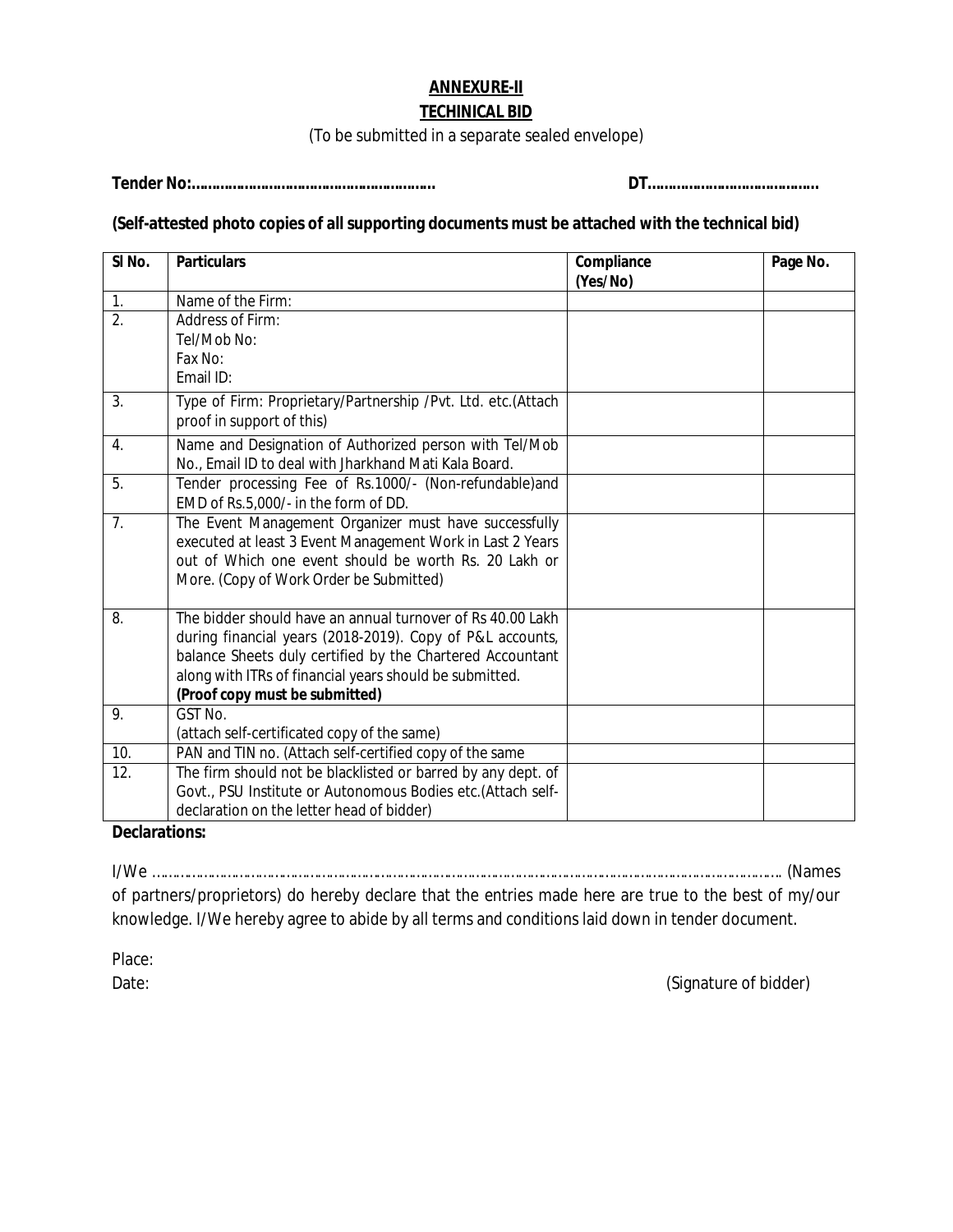## **ANNEXURE-III FINANCIAL BID**

(On the Letterhead of the Bidder)

From,

……………………………………………………………….

……………………………………………………………….

……………………………………………………………….

To Managing Director -Cum-Chief Executive Officer Jharkhand Mati Kala Board 3<sup>rd</sup> Floor, Udyog Bhawan, DIC Campus Ratu Road, Ranchi-834001

Dear Sir,

**I am submitting hereunder the following rates/quotation for providing event management services for the organizing each Seminar for Jharkhand Matikala Board of District Headquarter of Jharkhand.**

| SI             | Head                                      | <b>Particulars</b>                                                                                                                                                                                                                                                                                                                                                                         | Rate Per    | Quantity                     | Amount in   |
|----------------|-------------------------------------------|--------------------------------------------------------------------------------------------------------------------------------------------------------------------------------------------------------------------------------------------------------------------------------------------------------------------------------------------------------------------------------------------|-------------|------------------------------|-------------|
| No.            |                                           |                                                                                                                                                                                                                                                                                                                                                                                            | <b>Unit</b> | Required                     | <b>Word</b> |
| 1              | Stage Design and<br>Venue<br>Management - | Iron Frame Flex Backdrop on<br>Stage, VIP Sofa, Table, Chair,<br>Podium, Flower Decoration,<br>Bouquets, Lighting of Lamp,<br>Light and Sound on Stage, 2 no.<br>Gate at entrance, Invitation Card<br>$-100$ pcs, Mementos for guest<br>(VIP)- 10 pcs, Felicitation<br>Shawl(Khadi) for Guest $-10$ pcs<br>, ID Card/Badges – for Staff and<br>VIPs- 100 Pcs, Pcs Reception<br>Counter etc |             | Lump sum                     |             |
| $\overline{2}$ | In Venue                                  | Iron Frame Flex/Banner/Hording<br>for Outside the Stage                                                                                                                                                                                                                                                                                                                                    |             | 4000 Sq.ft.<br>(if required) |             |
| 3              | In Venue                                  | Molded (Plastic) Chair                                                                                                                                                                                                                                                                                                                                                                     |             | 1000<br>(If Required)        |             |
| 4              | <b>Exhibition Area</b>                    | Iron Frame Stall (30ftx 10 ft),<br>Table set $-6$ Pcs, Plastic Chair-<br>6 Pcs, Shelves $-6$ pcs, Carpeting<br>$-300$ Sq. Ft.                                                                                                                                                                                                                                                              |             | (if Required)                |             |